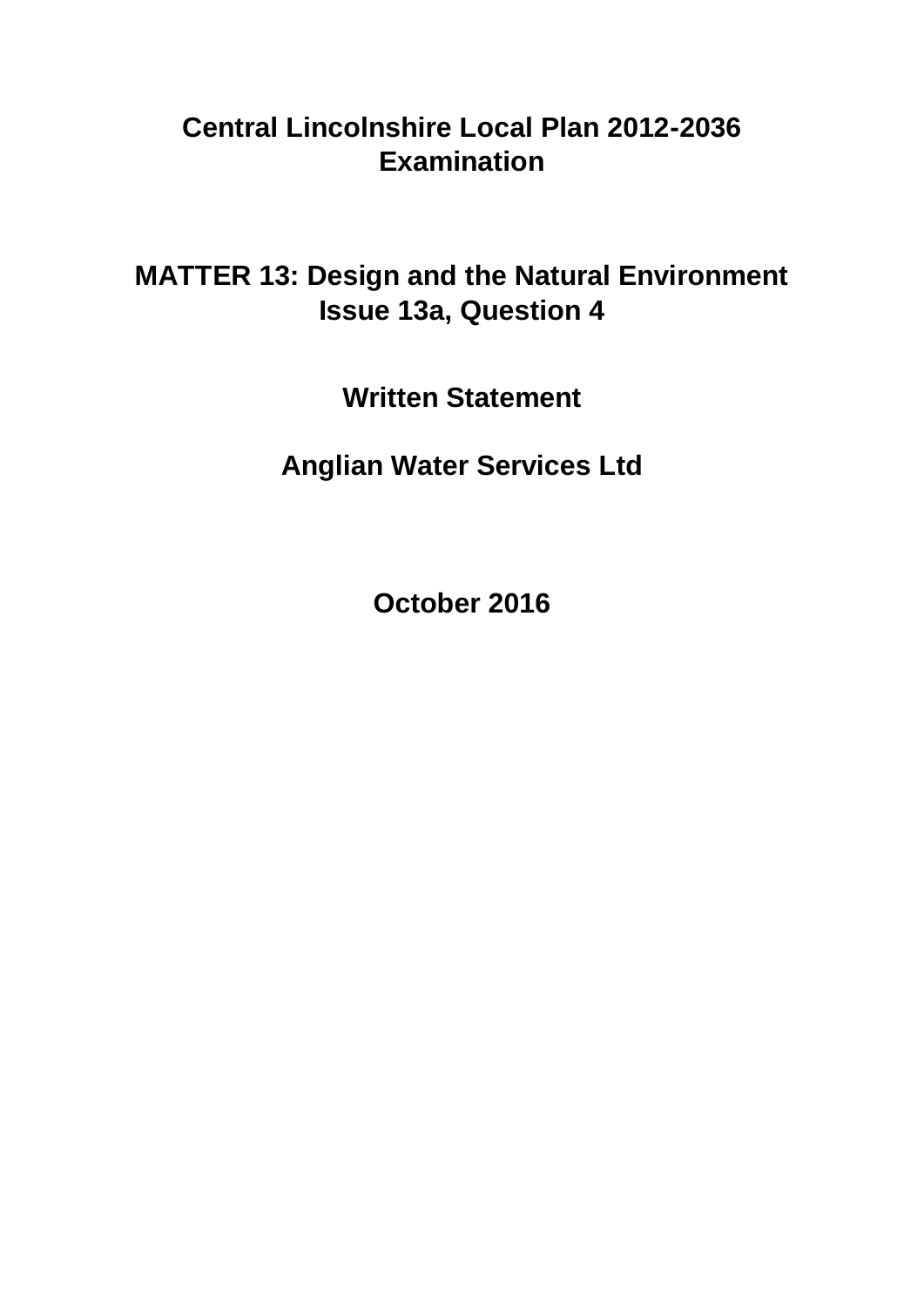## *Q4. What is a 'bad neighbour' for the purposes of Policy LP26? Is this precise enough? Is the policy effective in this regard?*

There are a number of allocation sites in the submitted Local Plan which are located within close proximity to existing water recycling centres in the ownership of Anglian Water. (formerly wastewater treatment works).

Nuisance may be caused by noise, lighting and traffic movements but its most prevalent source will be odours, unavoidably generated by the treatment of sewerage. Where it is proposed to develop sites within proximity of the water recycling centres there is a need to consider further the odour impact and the extent to which housing could be accommodated on the site without having an adverse impact on future residents.

The following table identifies the allocation sites which are considered to be at risk from an odour impact based upon Anglian Water's Asset Encroachment Methodology.

| <b>Site</b><br>reference | Parish/settlement   Site name |                                                                                      |
|--------------------------|-------------------------------|--------------------------------------------------------------------------------------|
| <b>CL428</b>             | Lincoln                       | Lincoln SE Quadrant SUE                                                              |
| <b>CL4668</b>            | Lincoln                       | Lincoln SW Quadrant SUE                                                              |
| CL3036                   | Sleaford                      | Sleaford West Quadrant SUE                                                           |
| CL1113                   | Hykeham                       | Mill Lane/Newark Road, North Hykeham                                                 |
| <b>CL920</b>             | Hykeham                       | Land off Mendip Avenue, North Hykeham                                                |
| CL1170                   | Caistor                       | Land at Sunnyside, west of Tennyson Close,<br>Caistor                                |
| CL1547                   | Caistor                       | C16 Caistor Hospital Site, North Kelsey Road                                         |
| CL3086                   | Caistor                       | Land to the South of Norht Kelsey Road,<br>Caistor                                   |
| <b>CL906</b>             | Navenby                       | Land at Top Farm, Navenby                                                            |
| <b>CL907</b>             | Navenby                       | Land off Winton Road, Navenby                                                        |
| <b>CL908</b>             | Navenby                       | Land off High Dyke Navenby                                                           |
| CL4661                   | Nettleham                     | Neighbourhood Plan Allocation B Part of Site<br>CL3045 Land off High Leas, Nettleham |
| CL4662                   | Nettleham                     | Neighbourhood Plan Allocation C Part of Site<br>CL1376                               |
| CL4469                   | Washingborough                | Land east of Canterbury Drive,<br>Washingborough                                     |
| CL1100                   | Witham St Hughs               | Land to the north of Witham St. Hughs                                                |
| CL4664                   | Witham St Hughs               | Cell 19, Witham St. Hughs                                                            |
| CL4725                   | Witham St Hughs               | Land off Meadowseet Lane, Witham St.<br>Hughs                                        |
| CL1200                   | Faldingworth                  | FA2 Lincoln Road, Faldingworth                                                       |